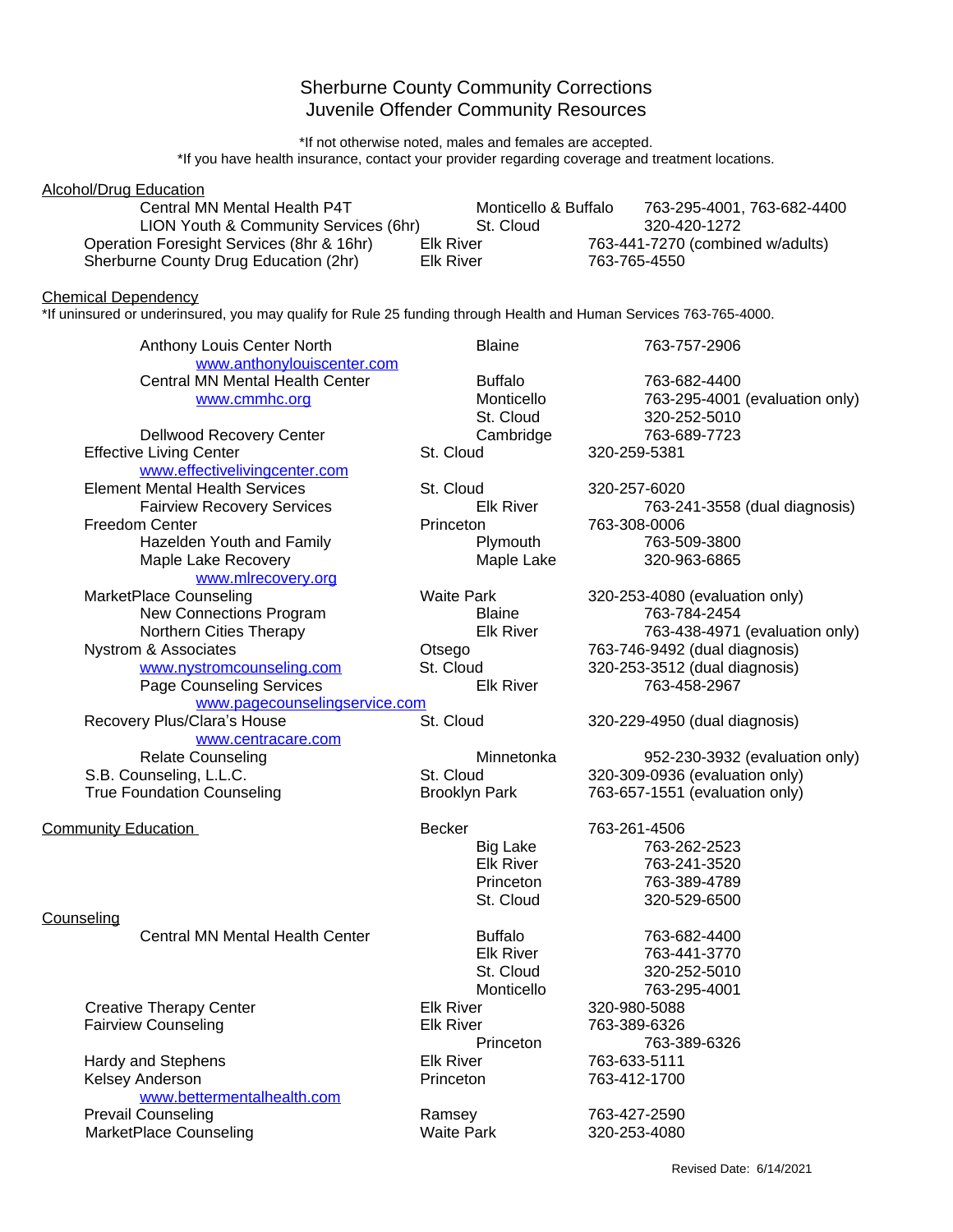| Northern Cities Therapy- Cindy Meyer<br>http://northerncitiestherapy.com/ | <b>Elk River</b>                                        | 763-438-4971                                |  |  |
|---------------------------------------------------------------------------|---------------------------------------------------------|---------------------------------------------|--|--|
| Nystrom and Associates, Ltd                                               | Otsego                                                  | 763-746-9492                                |  |  |
| <b>Page Counseling Services</b>                                           | <b>Elk River</b>                                        | 763-458-2967                                |  |  |
| www.pagecounselingservice.com                                             |                                                         |                                             |  |  |
| Psychotherapeutic Resources                                               | St. Cloud                                               | 320-253-3715                                |  |  |
| <b>Serenity Circle</b>                                                    | <b>Elk River</b>                                        | 612-701-9689                                |  |  |
| Sharon Kuhlmann                                                           | <b>Becker</b>                                           | 763-261-6810                                |  |  |
| The Village Family Services                                               | St. Cloud                                               | 320-253-5930 (trauma focused)               |  |  |
| <b>Therapy Connections</b>                                                | <b>Blaine</b>                                           | 763-270-0054                                |  |  |
| https://www.therapy-connections.com/                                      |                                                         |                                             |  |  |
| University of St. Thomas                                                  | <b>Mpls</b>                                             |                                             |  |  |
| https://www.stthomas.edu/ipc/about/                                       |                                                         |                                             |  |  |
| Vanda                                                                     | Rogers                                                  | 763-575-8086                                |  |  |
| contact@vandacounseling.com                                               |                                                         |                                             |  |  |
| <b>Crisis Services</b>                                                    |                                                         |                                             |  |  |
| <b>Central MN Sexual Assault Center</b>                                   |                                                         | 320-251-4357 or www.cmsac.org               |  |  |
| Four County Crisis Response                                               | 1-800-635-8008 or 320-253-5555<br>1-800-784-4674 (HOPE) |                                             |  |  |
| National Hope-Line                                                        |                                                         |                                             |  |  |
| <b>DBT</b>                                                                |                                                         |                                             |  |  |
|                                                                           | Mondays in Buffalo                                      | 763-438-4971 or 320-266-6170 (females)      |  |  |
| <b>Bridging Hope Counseling</b>                                           | Mondays in Rogers                                       | 763-244-4900 or 612-750-0011 (females)      |  |  |
| Inside Out Life Development                                               | Tuesdays in Rogers                                      | 612-750-0011 or 763-232-5879 (females)      |  |  |
| Link Therapy & Mediation                                                  |                                                         | Wednesdays in Rogers 763-244-4900 (females) |  |  |
|                                                                           | Mondays in Rogers                                       | 763-244-4900 (males)                        |  |  |
| Central Minnesota Mental Health                                           | <b>Elk River</b>                                        | 763-441-3770                                |  |  |
|                                                                           | Monticello                                              | 763-295-4001 (females 14-18)                |  |  |
| <b>DBT &amp; EMDR Specialists</b>                                         | <b>Elk River</b>                                        | 763-412-0722                                |  |  |
| <b>Headway Emotional Health</b>                                           | <b>Brooklyn Center</b>                                  | 763-746-2411                                |  |  |
| https://www.headway.org/home/                                             |                                                         |                                             |  |  |
| <b>Solutions Counseling</b>                                               | St. Michael                                             | 763-515-4563                                |  |  |
| Twin Cities Behavioral Health                                             | <b>Buffalo</b>                                          | 952-831-3662                                |  |  |
| <b>Psychological Evaluations</b>                                          |                                                         |                                             |  |  |
| <b>Child Adolescent Specialty Clinic</b>                                  | St. Cloud                                               | 320-255-5796                                |  |  |
| www.centracare.com                                                        |                                                         |                                             |  |  |
| CORE Professional Service, P.A.                                           | St. Cloud                                               | 320-202-1400                                |  |  |
| http://coreprofessionalservices.com                                       |                                                         |                                             |  |  |
| <b>Family Counseling Center</b>                                           | <b>Buffalo</b>                                          | 763-682-5420                                |  |  |
| www.fccmn.com                                                             |                                                         |                                             |  |  |
| Fisher, Scott                                                             | St. Paul/                                               | 651-354-3371                                |  |  |
|                                                                           | <b>Community Appts</b>                                  |                                             |  |  |
| Fritsche, William                                                         | <b>Community Appts</b>                                  | 612-819-7485                                |  |  |
| Gilbertson, Harlan                                                        | Mora/                                                   | 612-390-8269                                |  |  |
|                                                                           | <b>Community Appts</b>                                  |                                             |  |  |
| Gilbertson, James                                                         | <b>Community Appts</b>                                  | 651-633-9233                                |  |  |
| Kuhlman, Sharon                                                           | <b>Becker</b>                                           | 763-261-6810                                |  |  |
| www.sharonkuhlmann.com                                                    |                                                         |                                             |  |  |
| <b>Mulliken Counseling</b>                                                | Edina                                                   | 952-835-7130                                |  |  |
| North Suburban Counseling                                                 | Coon Rapids                                             | 763-784-3008                                |  |  |
| www.northsuburbancounselingcenter.com                                     |                                                         |                                             |  |  |
| Orud, Patricia                                                            | White Bear Lake/                                        | 651-815-5040                                |  |  |
|                                                                           | <b>Community Appts</b>                                  |                                             |  |  |
| Pathways Psychological Services                                           | <b>Elk River</b>                                        | 763-241-8157                                |  |  |
| http://pathwayspsyc.com                                                   |                                                         |                                             |  |  |
| Peuschold, Dawn                                                           | <b>Community Appts</b>                                  | 763-957-0039                                |  |  |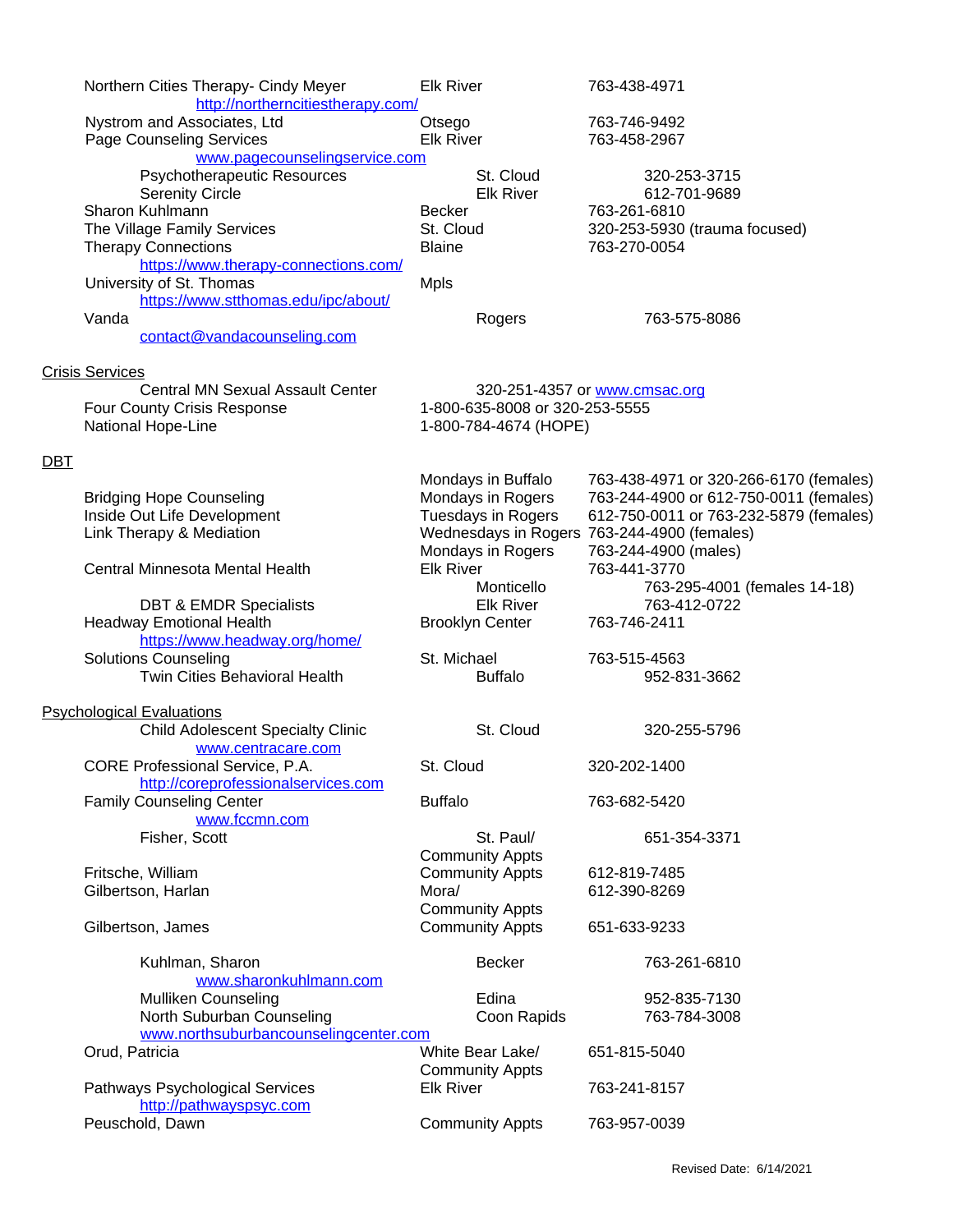|       | <b>Prevail Counseling Group</b>                                                                                                                                                                                                          | Ramsey                                |                        | 763-427-2590                   |                                        |  |  |
|-------|------------------------------------------------------------------------------------------------------------------------------------------------------------------------------------------------------------------------------------------|---------------------------------------|------------------------|--------------------------------|----------------------------------------|--|--|
|       | https://www.prevailcounselinggroup.com/                                                                                                                                                                                                  | <b>Buffalo</b>                        |                        |                                |                                        |  |  |
|       | <b>Professional Counseling Center</b>                                                                                                                                                                                                    |                                       |                        | 763-682-2829                   |                                        |  |  |
|       | www.professionalcounselingcenters.com                                                                                                                                                                                                    |                                       |                        |                                |                                        |  |  |
|       | Psychotherapeutic Resources<br>www.yourcaringsource.com                                                                                                                                                                                  |                                       | St. Cloud              |                                | 320-253-3715                           |  |  |
|       | Renz, James                                                                                                                                                                                                                              |                                       | <b>Elk River</b>       |                                | 763-441-1551                           |  |  |
|       | Robertson, Michael                                                                                                                                                                                                                       |                                       | Princeton/             |                                | 763-389-6998                           |  |  |
|       | www.countrypsychology.com                                                                                                                                                                                                                | <b>Community Appts</b><br>Sauk Rapids |                        |                                |                                        |  |  |
|       | Tinius, Tim                                                                                                                                                                                                                              |                                       |                        |                                | 320-654-9311                           |  |  |
|       | <b>Therapy Connections</b>                                                                                                                                                                                                               |                                       | <b>Blaine</b>          |                                | 763-270-0054                           |  |  |
|       | Shackelford, Nicole                                                                                                                                                                                                                      |                                       | Oakdale/               |                                | 612-787-7050                           |  |  |
|       |                                                                                                                                                                                                                                          |                                       | <b>Community Appts</b> |                                |                                        |  |  |
|       | <b>Solutions Counseling</b>                                                                                                                                                                                                              |                                       | St. Michael            |                                | 763-515-4563                           |  |  |
|       | St. Cloud Hospital- Centra Care<br>St. Cloud<br><b>Stepping Stone Services &amp; Consulting</b>                                                                                                                                          |                                       |                        | 320-229-4945                   |                                        |  |  |
|       |                                                                                                                                                                                                                                          |                                       | New Hope               |                                | 763-568-7340                           |  |  |
|       | University of St. Thomas                                                                                                                                                                                                                 | <b>Mpls</b>                           |                        |                                |                                        |  |  |
|       | https://www.stthomas.edu/ipc/about/                                                                                                                                                                                                      |                                       |                        |                                |                                        |  |  |
|       | Psychosexual Evaluations/Treatment                                                                                                                                                                                                       |                                       |                        |                                |                                        |  |  |
|       | Alpha Human Services                                                                                                                                                                                                                     |                                       | Minneapolis            |                                | 612-823-3707                           |  |  |
|       | www.alphaservices.org                                                                                                                                                                                                                    |                                       |                        |                                |                                        |  |  |
|       | Center for Sexual Health (U of M)                                                                                                                                                                                                        | Minneapolis                           |                        |                                | 612-625-1500 (evaluation only)         |  |  |
|       |                                                                                                                                                                                                                                          |                                       |                        |                                |                                        |  |  |
|       | CORE Professional Service, P.A.                                                                                                                                                                                                          | St. Cloud                             |                        | 320-202-1400                   |                                        |  |  |
|       | http://coreprofessionalservices.com                                                                                                                                                                                                      |                                       |                        |                                |                                        |  |  |
|       | Corral, Macarena                                                                                                                                                                                                                         | Richfield                             |                        |                                | 763-746-2411 (evaluation only-SPANISH) |  |  |
|       | Emergence Behavioral Health (EBH)                                                                                                                                                                                                        |                                       | Elk River/             |                                | 763-333-8001                           |  |  |
|       |                                                                                                                                                                                                                                          | <b>Community Appts</b>                |                        |                                |                                        |  |  |
|       | Fisher, Scott                                                                                                                                                                                                                            |                                       | St. Paul/              |                                | 651-354-3371 (evaluation only)         |  |  |
|       |                                                                                                                                                                                                                                          |                                       | <b>Community Appts</b> |                                |                                        |  |  |
|       | Gilbertson, Harlan                                                                                                                                                                                                                       |                                       | Mora/                  |                                | 612-390-8269 (evaluation only)         |  |  |
|       |                                                                                                                                                                                                                                          |                                       | <b>Community Appts</b> |                                |                                        |  |  |
|       | Gilbertson, James                                                                                                                                                                                                                        |                                       | <b>Community Appts</b> |                                | 651-633-9233 (evaluation only)         |  |  |
|       | <b>Headway Emotional Health</b>                                                                                                                                                                                                          |                                       | <b>Brooklyn Center</b> | 763-746-2411                   |                                        |  |  |
|       | https://www.headway.org/home/                                                                                                                                                                                                            |                                       |                        |                                |                                        |  |  |
|       |                                                                                                                                                                                                                                          |                                       |                        |                                |                                        |  |  |
|       | Jung, Sandy- Alternative in Healing LLC                                                                                                                                                                                                  | <b>Minneapolis</b>                    |                        | 612-414-7997 (evaluation only) |                                        |  |  |
|       | Kenning, Mary                                                                                                                                                                                                                            | Edina                                 |                        |                                | 952-929-9934 (evaluation only)         |  |  |
|       | Orud, Patricia                                                                                                                                                                                                                           |                                       | White Bear Lake/       | 651-815-5040 (evaluation only) |                                        |  |  |
|       |                                                                                                                                                                                                                                          |                                       | <b>Community Appts</b> |                                |                                        |  |  |
|       | Peuschold, Dawn & Tricia Aiken-                                                                                                                                                                                                          |                                       |                        |                                |                                        |  |  |
|       | Minneapolis Forensic Psychological Services                                                                                                                                                                                              |                                       | <b>Community Appts</b> |                                | 763-957-0039 (evaluation only)         |  |  |
|       | <b>Project Pathfinder</b>                                                                                                                                                                                                                |                                       | St. Paul               |                                | 651-644-8515                           |  |  |
|       | info@projectpathfinder.org<br>Shackelford, Nicole- Canvas Health                                                                                                                                                                         |                                       |                        |                                |                                        |  |  |
|       |                                                                                                                                                                                                                                          |                                       | Oakdale/               | 612-787-7050 (evaluation only) |                                        |  |  |
|       |                                                                                                                                                                                                                                          |                                       |                        |                                | <b>Community Appts</b>                 |  |  |
|       |                                                                                                                                                                                                                                          |                                       |                        |                                |                                        |  |  |
|       | <b>Sober Support</b>                                                                                                                                                                                                                     |                                       |                        |                                |                                        |  |  |
|       | www.aameetinglocator.org                                                                                                                                                                                                                 | 952-922-0880                          |                        |                                |                                        |  |  |
|       | AAMinneapolis.org or                                                                                                                                                                                                                     |                                       |                        |                                |                                        |  |  |
|       | CrystalMeth.org                                                                                                                                                                                                                          |                                       |                        |                                |                                        |  |  |
|       | NAMinnesota.org                                                                                                                                                                                                                          | 952-939-3939                          |                        |                                |                                        |  |  |
| Misc. |                                                                                                                                                                                                                                          |                                       |                        |                                |                                        |  |  |
|       | <b>Big Brother/Big Sister</b>                                                                                                                                                                                                            |                                       | 320-253-1616           |                                |                                        |  |  |
|       | Boys & Girls Club<br>763-241-5000 or 763-856-5000<br><b>Catholic Charities Family Support Specialist</b><br>320-229-4564 (English) or 763-639-4368 (Spanish)<br>Minnesota Workforce Center, Monticello<br>763-271-3728 or 1-800-284-7425 |                                       |                        |                                |                                        |  |  |
|       |                                                                                                                                                                                                                                          |                                       |                        |                                |                                        |  |  |
|       |                                                                                                                                                                                                                                          |                                       |                        |                                |                                        |  |  |